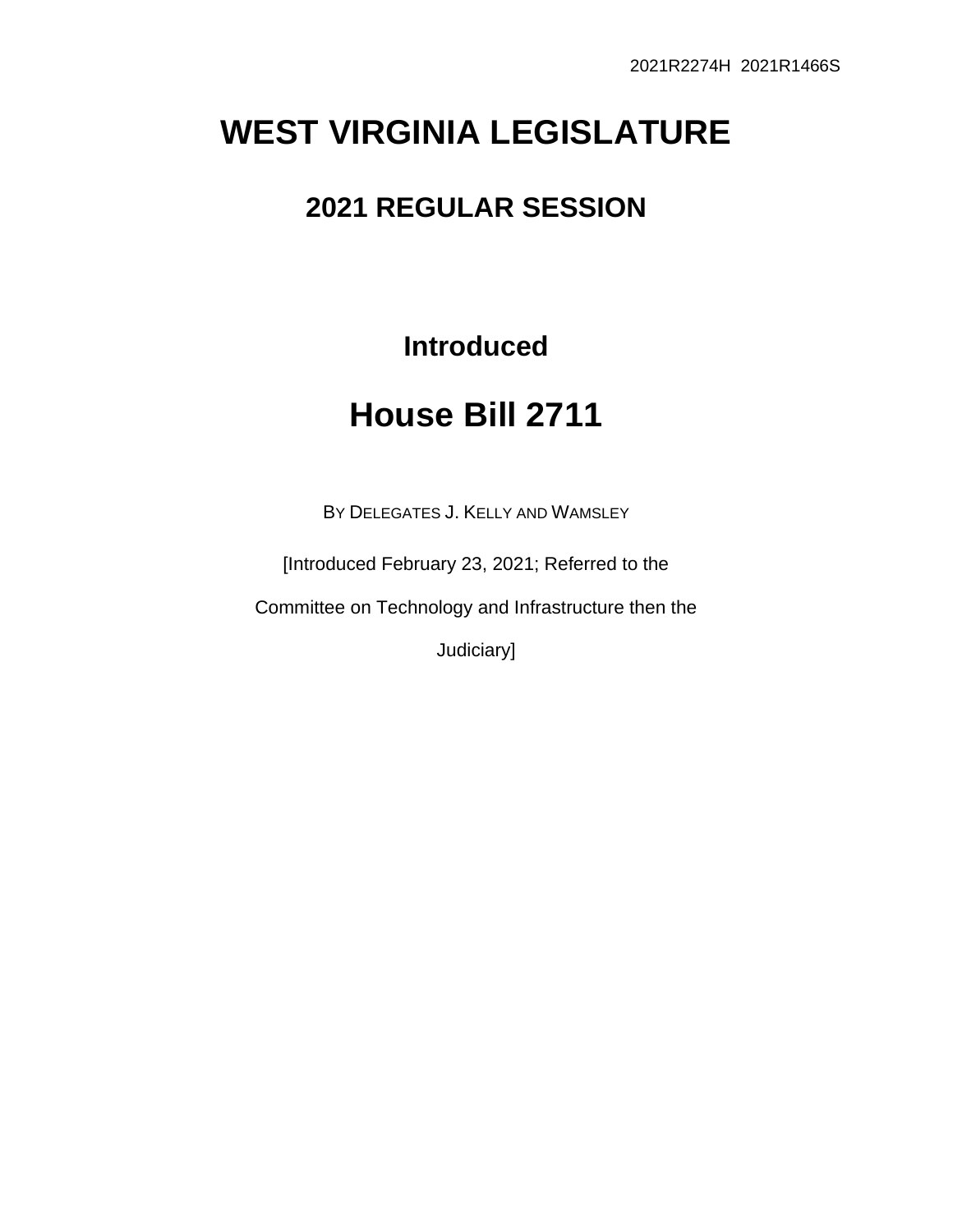A BILL to amend and reenact §17C-15-44 of the Code of West Virginia, 1931, as amended, relating to permitting persons who are 21 years of age or older to operate or be a passenger on a motorcycle without a helmet if they have held a license valid for the operation of a motorcycle for a minimum of two years; and making a technical correction. *Be it enacted by the Legislature of West Virginia:*

#### **ARTICLE 15. EQUIPMENT**.

### **§17C-15-44. Safety equipment and requirements for motorcyclists, motorcycles, motordriven cycles, and mopeds. motorcycle safety standards and education committee**

 (a) No person under the age of 21 may operate or be a passenger on any motorcycle or motor-driven cycle unless the person is wearing securely fastened on his or her head by either a neck or chin strap a protective helmet designed to deflect blows, resist penetration, and spread impact forces. Any helmet worn by an operator or passenger shall meet the current performance specifications established by the American National Standards Institute Standard, Z 90.1, the United States Department of Transportation Federal Motor Vehicle Safety Standard No. 218 or Snell Safety Standards for Protective Headgear for Vehicle Users.

### (b) Persons aged 21 years and older may operate or be a passenger on a motorcycle or motor-driven cycle without a helmet if they have held a license valid for the operation of a motorcycle for a minimum of two years.

 $\left(\frac{b}{b}\right)$  (c) No person may operate or be a passenger on any motorcycle or motor-driven cycle unless the person is wearing safety, shatter-resistant eyeglasses, excluding contact lenses, or eye goggles or face shield that complies with the performance specifications established by the American National Standards Institute for Head, Eye and Respiratory Protection, Z 2.1. In addition, if any motorcycle, motor-driven cycle or moped is equipped with a windshield or windscreen, the windshield or windscreen shall be constructed of safety, shatter-resistant material that complies with the performance specifications established by Department of Transportation Federal Motor Vehicle Safety Standard No. 205 and American National Standards Institute,